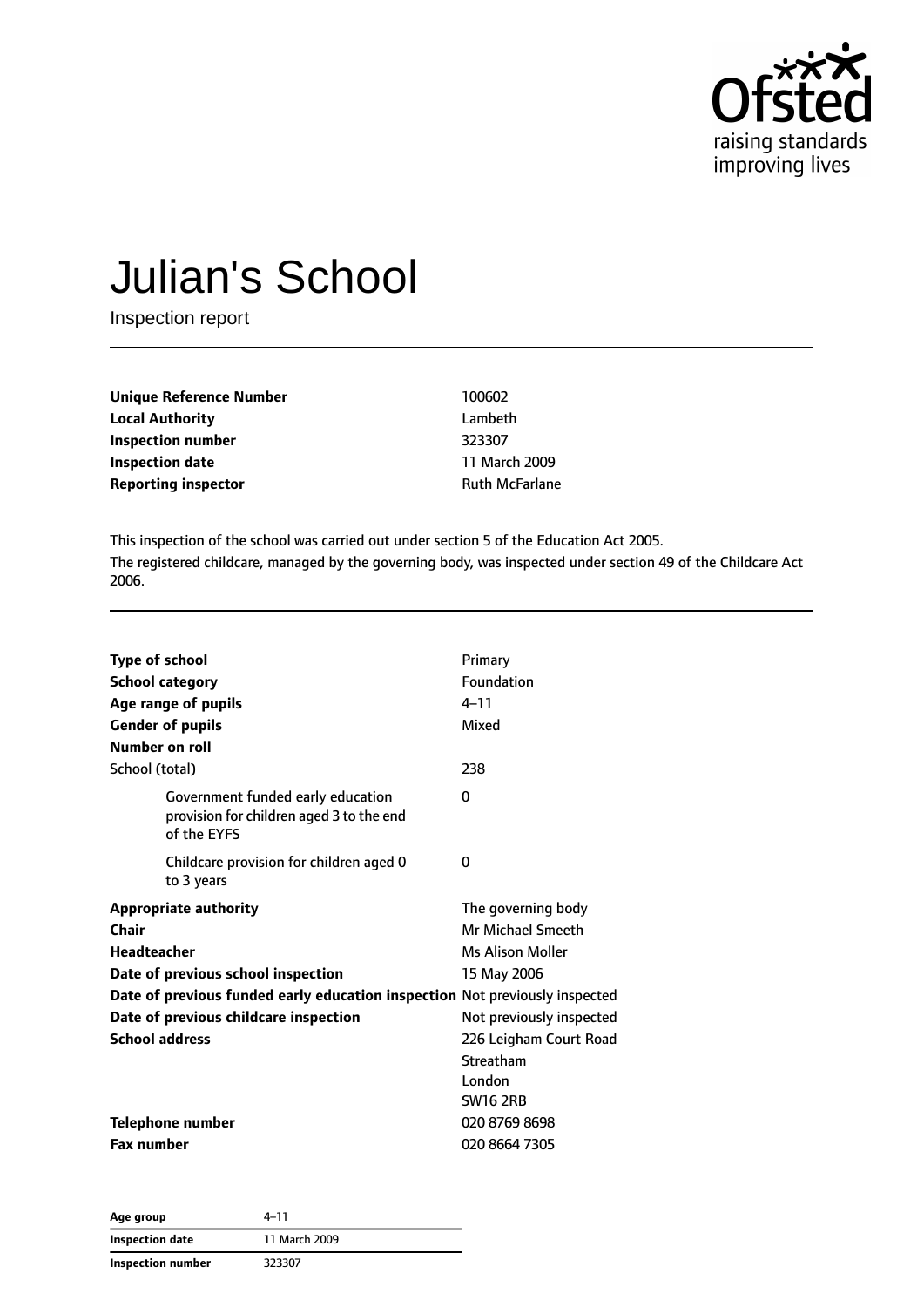.

<sup>©</sup> Crown copyright 2009

Website: www.ofsted.gov.uk

This document may be reproduced in whole or in part for non-commercial educational purposes, provided that the information quoted is reproduced without adaptation and the source and date of publication are stated.

Further copies of this report are obtainable from the school. Under the Education Act 2005, the school must provide a copy of this report free of charge to certain categories of people. A charge not exceeding the full cost of reproduction may be made for any other copies supplied.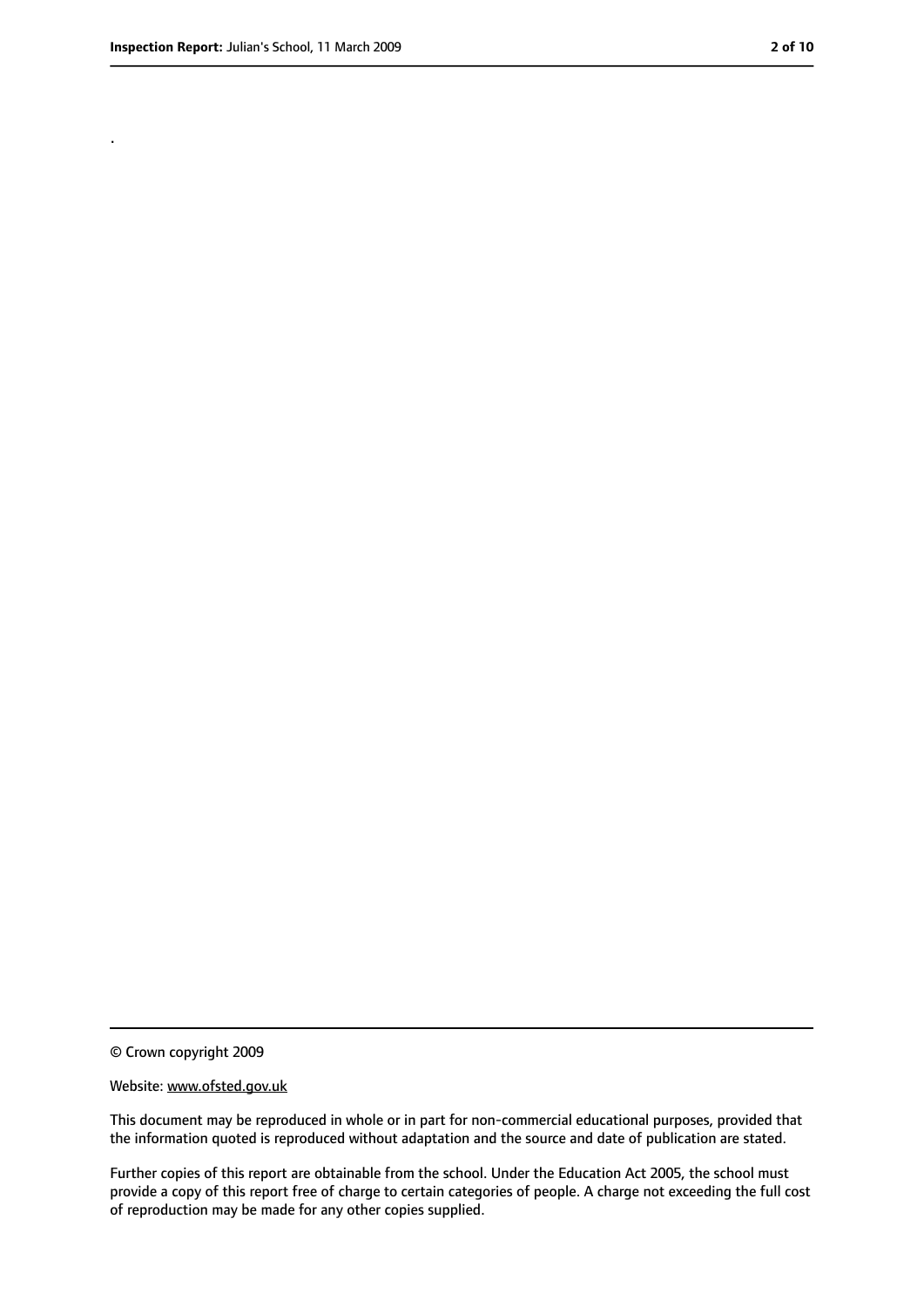# **Introduction**

The inspection was carried out by two Additional Inspectors.

Inspectors evaluated the overall effectiveness of the school and investigated the following issues:

- the quality of the quidance and support provided and its impact on progress, especially in writing and mathematics
- the quality of pupils' spiritual and cultural development
- how effectively the leadership focuses on community cohesion
- the quality and effectiveness of provision in the Early Years Foundation Stage.

Evidence was gathered from observations of lessons, analyses of pupils' work, performance data, parents' questionnaires and the school's documentation, and from discussions with pupils, staff and governors. Other aspects of the school's work were not investigated in detail but the inspectors found no evidence to suggest that the school's own assessments, as given in its self-evaluation, were not justified, and these have been included where appropriate in this report.

### **Description of the school**

This is an average sized school. The proportions of pupils with minority ethnic backgrounds and those for whom English is an additional language are well above average. The largest groups are of mixed or Caribbean heritage. Slightly above average proportions of pupils have learning difficulties and/or disabilities, mostly for difficulties in speech, language and communication, or dyslexia. A similar above-average proportion enters the school at other than the usual times. The proportion entitled to free school meals is above average. The school has achieved several awards for its provision including Advanced Healthy School and the Activemark. The Early Years Foundation Stage has places for 30 children aged 4-5 years in a Reception class.

#### **Key for inspection grades**

| Grade 1 | Outstanding  |
|---------|--------------|
| Grade 2 | Good         |
| Grade 3 | Satisfactory |
| Grade 4 | Inadequate   |
|         |              |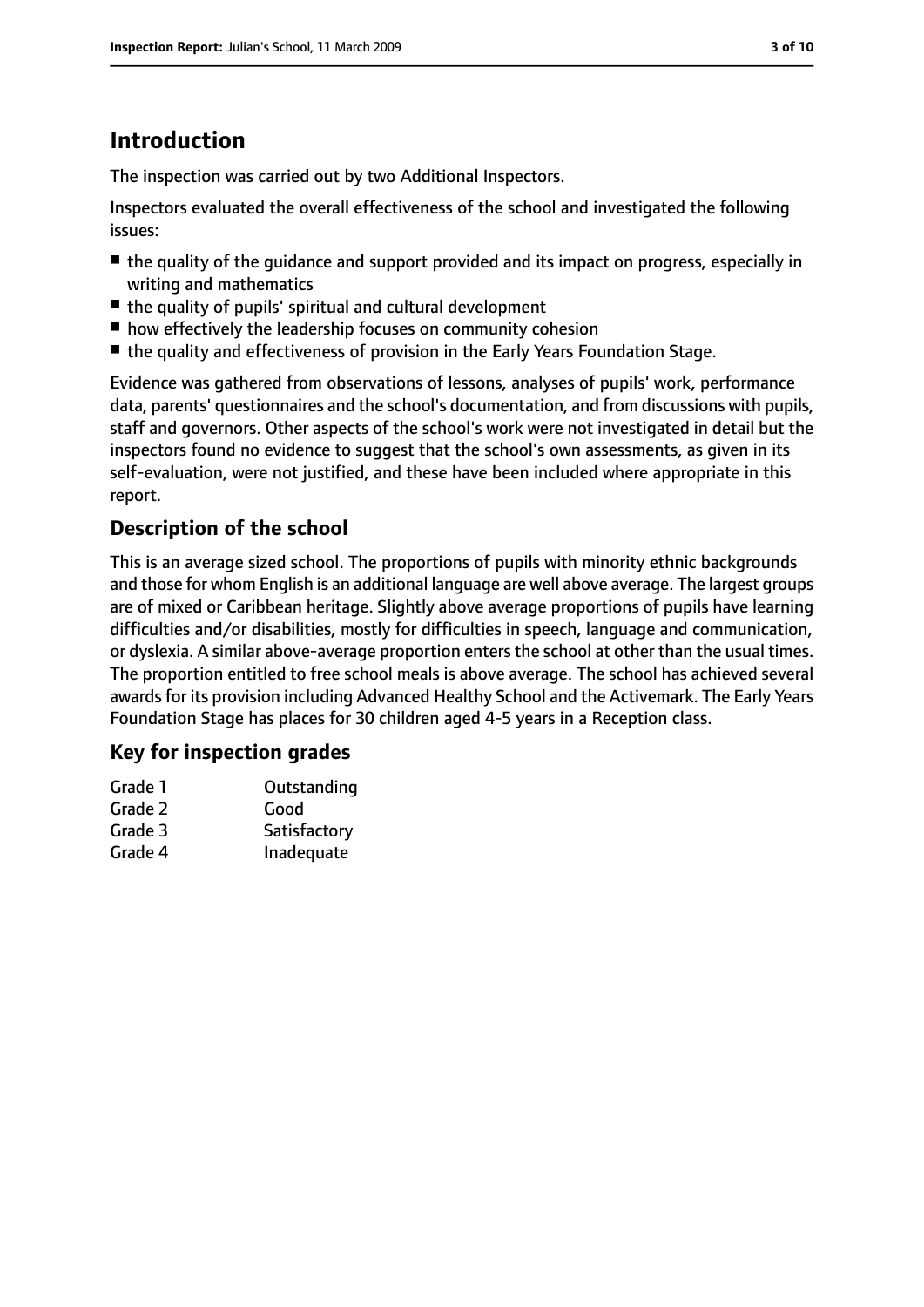## **Overall effectiveness of the school**

#### **Grade: 2**

This is a good school. The clear direction and purposeful teamwork of school leaders underpin pupils' good progress and their excellent levels of personal development. The curriculum is outstanding. No wonder pupils enjoy school! One parent wrote, typically, 'Julian'sis a wonderful school and my child is thriving.'

Pupils achieve well. All pupils make equally good progress from their individual starting points, whatever their background or circumstances. Children get off to a happy and successful start in Reception. Results of the 2008 National Curriculum assessments showed broadly average standards at the end of Year 2 in reading, writing and mathematics with more pupils than average achieving the higher levels. Standards in Year 6 in 2008 in English, mathematics and science were above average overall. Science results were particularly strong, benefiting from scientific enquiry methods taught consistently from an early age. Pupils with learning difficulties and/or disabilities make good progress because they benefit from particularly skilled and sensitive support provided by staff and the good partnerships the school has established with outside agencies. The particular needs of those learning English as an additional language are met with the same skill. Inspection evidence shows the positive impact of strategies to improve the relatively weaker performance acrossthe school in writing and mathematics. More meticulous tracking of progress coupled with effective additional support are contributing to improvement in both subjects.

Pupils' spiritual, moral, social and cultural development and their personal development and well-being are of a high order. Spiritual and cultural development is especially strong. Pupils think and reflect carefully on the effect of their actions, attitudes and beliefs and those of others. This was shown in Year 4's reflective poetry on the personal qualities and beliefs of Martin Luther King. They respond fully to the many opportunitiesto develop their appreciation of their own culture and that of others. Attendance is above average and pupils behave well. They highly value the caring atmosphere in the school that makes them feel safe. They are proud of their school's Advanced Healthy School and Activemark awards, which they feel they helped to win by their enthusiastic participation. They fully understand the need to take exercise. Pupils enjoy responsibility. They contribute enthusiastically to efforts to improve their local environment. Fund-raising highlights their understanding of the diversity of their community. The school's Prejudice Awareness project, which involved local agencies, shows that pupils understand how they can contribute to a harmonious community. Good progress in basic skills prepares pupils well for their futures. They bubble with enthusiasm about the kaleidoscope of interesting activities and projects provided in an excellent curriculum. Their 'yurt', a traditional Mongolian tent erected in the grounds, forms the hub for exciting outside learning activities. The outstanding enrichment provided through visits, clubs and access to specialists adds significantly to pupils' excellent personal development.

Against this invigorating backdrop, teaching and learning are good, especially where pupils are given high-quality guidance as to how to improve. Pupils benefit from lively, engaging lessons that usually keep their interest and enthusiasm alive. Planning skilfully matches tasks to pupils' prior attainment. Teaching assistants provide good support in group and individual work. Sometimes in whole-class activities they are not used as effectively. Marking is good. Good use is made of information and communication technology. Pupils recently won an 'Oscar' in a local community competition for an animated film they had made.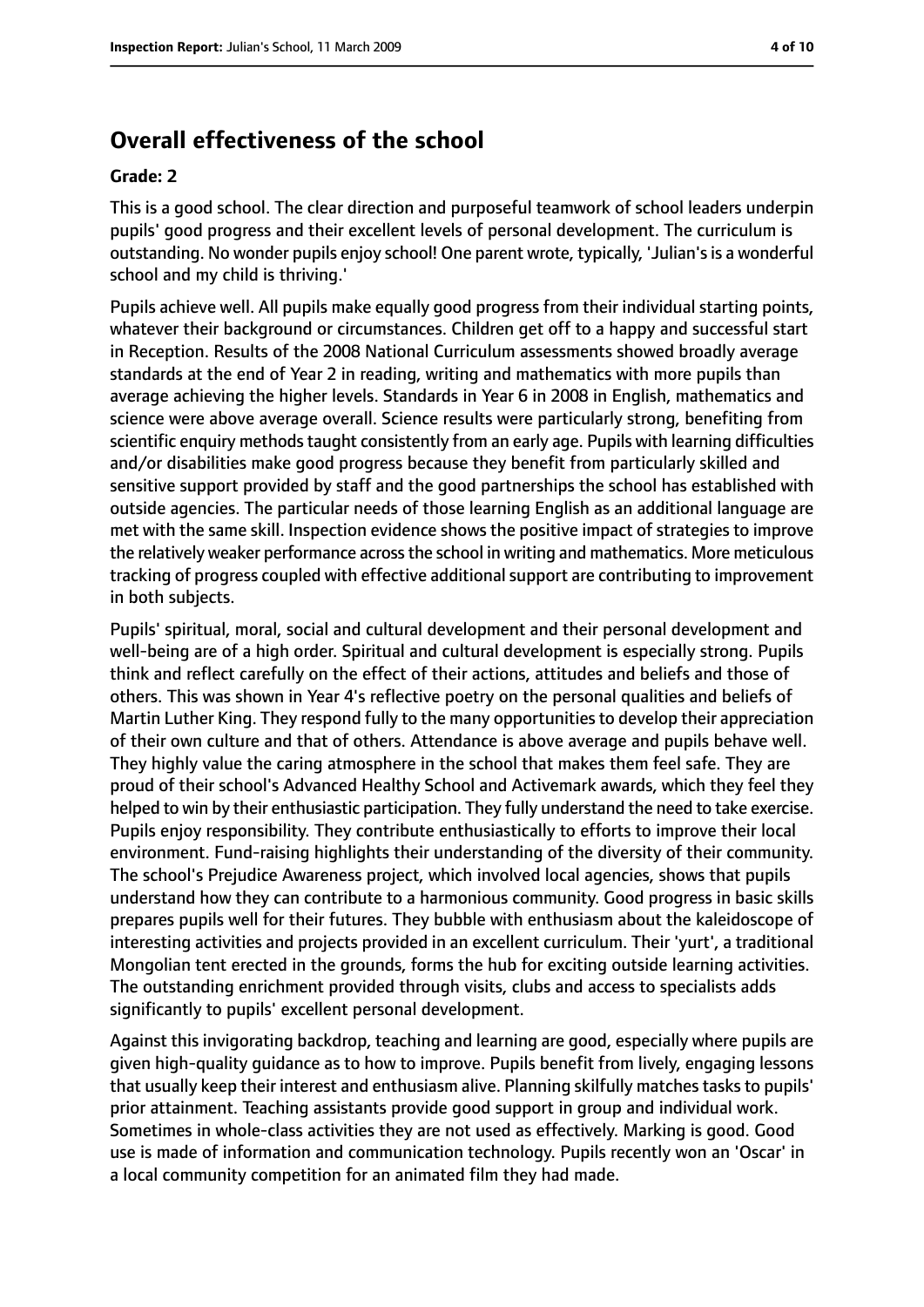Care, guidance and support are outstanding. Child protection, risk assessments and safeguarding meet requirements. Pupils who find learning difficult benefit from skilled support and the well-established partnerships with external agencies. Those at an early stage of learning English do well because they also benefit from skilled support. Excellent and consistent guidance is given to all pupils to help them understand how to improve in English and mathematics. Comprehensive data is used by managers and staff to identify and set progress targets and these are well monitored. Sharing the targets with pupils helps them understand what they need to do to improve. This is a key reason why teaching and learning are so consistently good. Methods to monitor progress in other subjects are more informal.

Leadership, management and governance are good. The headteacher, who provides the driving force, shares her vision well with staff, and is supported by able managers. Outcomes of good leadership show in rising standards in those areas identified as priorities. The good progress since the last inspection, and the teamwork evident, shows good capacity for further improvement. Governors contribute well to good monitoring practices. Consequently, self-evaluation leads to an accurate audit of the school. Leaders make good use of challenging targets. Many parents are full of praise for the school, but a minority feel that the school 'could do more to engage with parents'. Concerns expressed on the parents' questionnaire responses were found to be misunderstandings when inspectors investigated, suggesting an occasional lack of clarity in the school/home partnership. Notwithstanding this, the school promotes community cohesion well overall. School leaders have made an illuminative evaluation of the impact of initiatives designed to strengthen pupils' understanding of their place in the school, local and wider communities. Stronger links with the UK and global communities are developing. Leaders' good impact on cohesion is best illustrated by a pupil's explanation: 'I am part of this school, and this school is part of the whole world.'

#### **Effectiveness of the Early Years Foundation Stage**

#### **Grade: 2**

Children are admitted to Reception with skills and abilities that are often slightly below those typical of their age. Teaching is good, learning is fun and basic skills are well taught. Children enjoy activities and make good progress in all areas of learning so that most reach the Early Learning Goals appropriate for their age. Children behave well, take turns, work collaboratively and play together well. They grow in their knowledge of personal safety such as a growing awareness of the danger of traffic and the need to wash their hands before eating. Planning achieves a variety of adult-led and child-initiated activities. Exciting trips, such as a theatre trip on inspection day, kindle their interest and help them learn about the community. There is open access to the outside area but a limited range of activities was set out there during the inspection. Welfare arrangements are good. Well-trained staff support children effectively. Strong assessment practices developed by the Early Years Foundation Stage leadership include excellent individual records of each child compiled in words and photographs. Individual needs are identified early and staff promptly access specialist support. Good leadership is based on a clear vision of improving provision further. Effective partnerships with local nursery providers ensure smooth transition across early years settings.

#### **What the school should do to improve further**

- Extend the excellent systematic monitoring of progress of English and mathematics to a broader range of subjects.
- Give parents a greater sense of partnership with the school.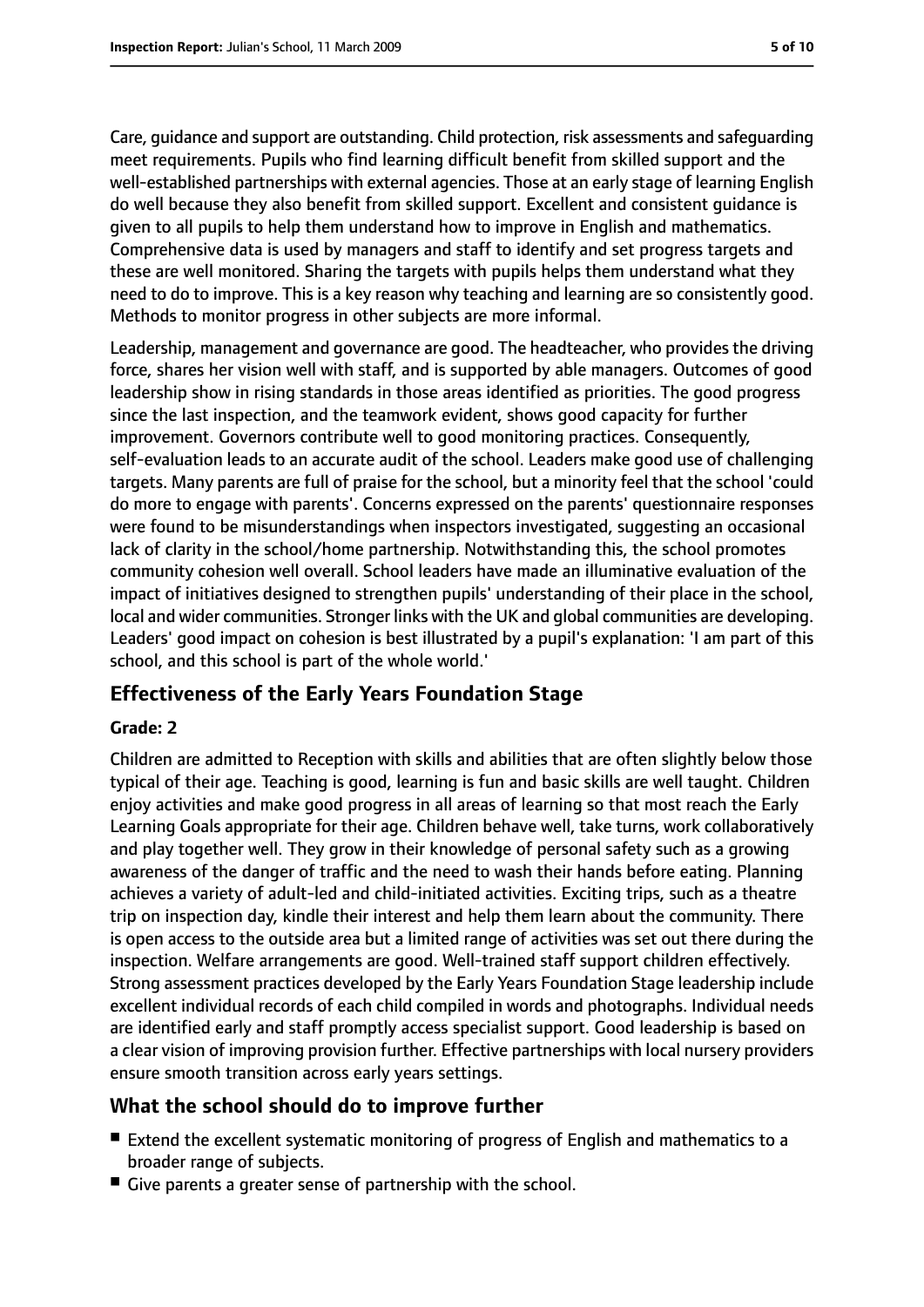■ Improve the outdoor learning opportunities for Reception children.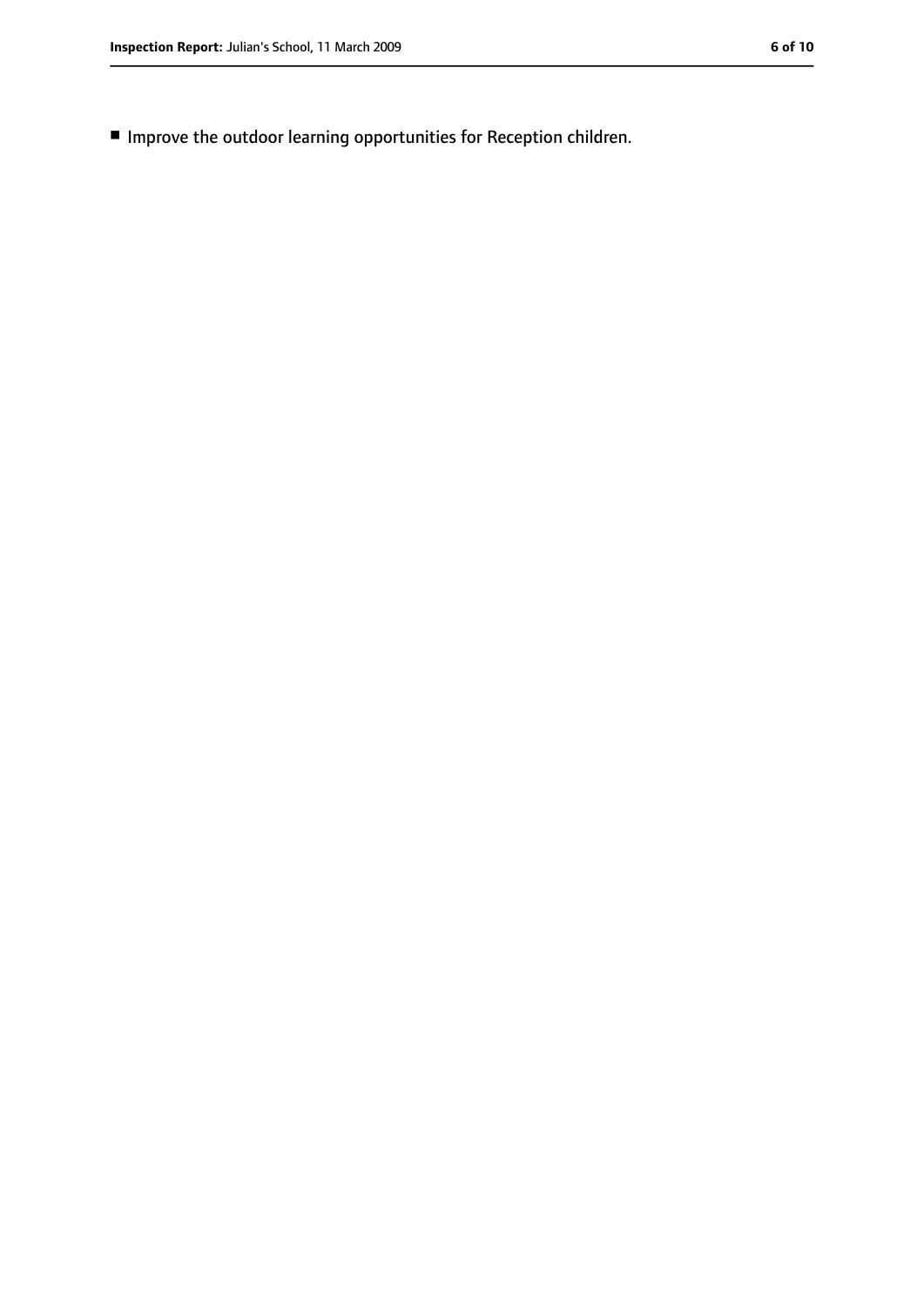**Any complaints about the inspection or the report should be made following the procedures set out in the guidance 'Complaints about school inspection', which is available from Ofsted's website: www.ofsted.gov.uk.**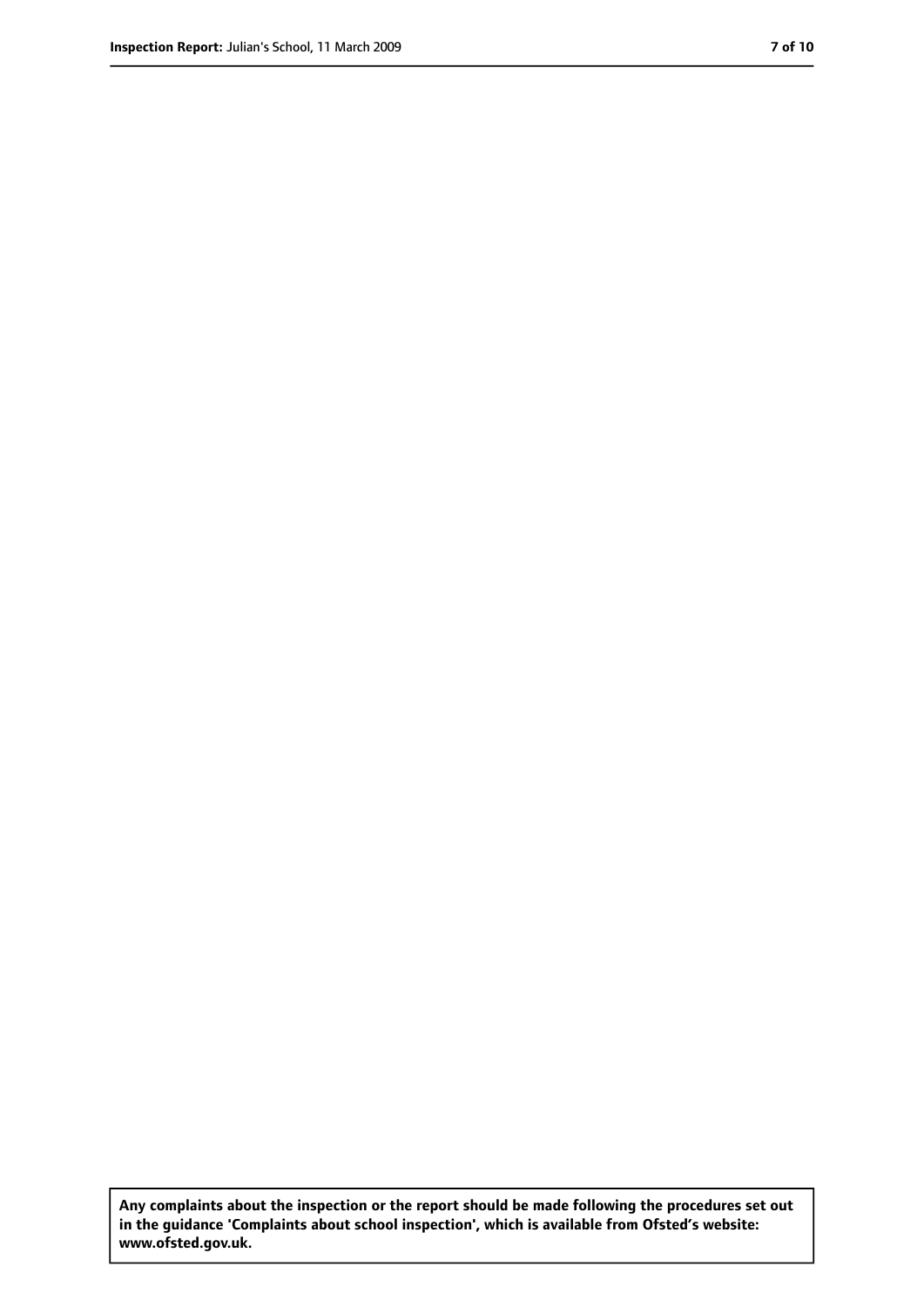# **Inspection judgements**

| Key to judgements: grade 1 is outstanding, grade 2 good, grade 3 satisfactory, and | <b>School</b> |
|------------------------------------------------------------------------------------|---------------|
| l  arade 4 inadeguate                                                              | Overall       |

#### **Overall effectiveness**

| How effective, efficient and inclusive is the provision of<br>education, integrated care and any extended services in meeting the<br>needs of learners? |     |
|---------------------------------------------------------------------------------------------------------------------------------------------------------|-----|
| Effective steps have been taken to promote improvement since the last<br>inspection                                                                     | Yes |
| How well does the school work in partnership with others to promote learners'<br>well being?                                                            |     |
| The capacity to make any necessary improvements                                                                                                         |     |

## **Effectiveness of the Early Years Foundation Stage**

| How effective is the provision in meeting the needs of children in the<br><b>EYFS?</b>       |  |
|----------------------------------------------------------------------------------------------|--|
| How well do children in the EYFS achieve?                                                    |  |
| How good are the overall personal development and well-being of the children<br>in the EYFS? |  |
| How effectively are children in the EYFS helped to learn and develop?                        |  |
| How effectively is the welfare of children in the EYFS promoted?                             |  |
| How effectively is provision in the EYFS led and managed?                                    |  |

#### **Achievement and standards**

| How well do learners achieve?                                                                               |  |
|-------------------------------------------------------------------------------------------------------------|--|
| The standards <sup>1</sup> reached by learners                                                              |  |
| How well learners make progress, taking account of any significant variations<br>between groups of learners |  |
| How well learners with learning difficulties and/or disabilities make progress                              |  |

#### **Annex A**

<sup>&</sup>lt;sup>1</sup>Grade 1 - Exceptionally and consistently high; Grade 2 - Generally above average with none significantly below average; Grade 3 - Broadly average to below average; Grade 4 - Exceptionally low.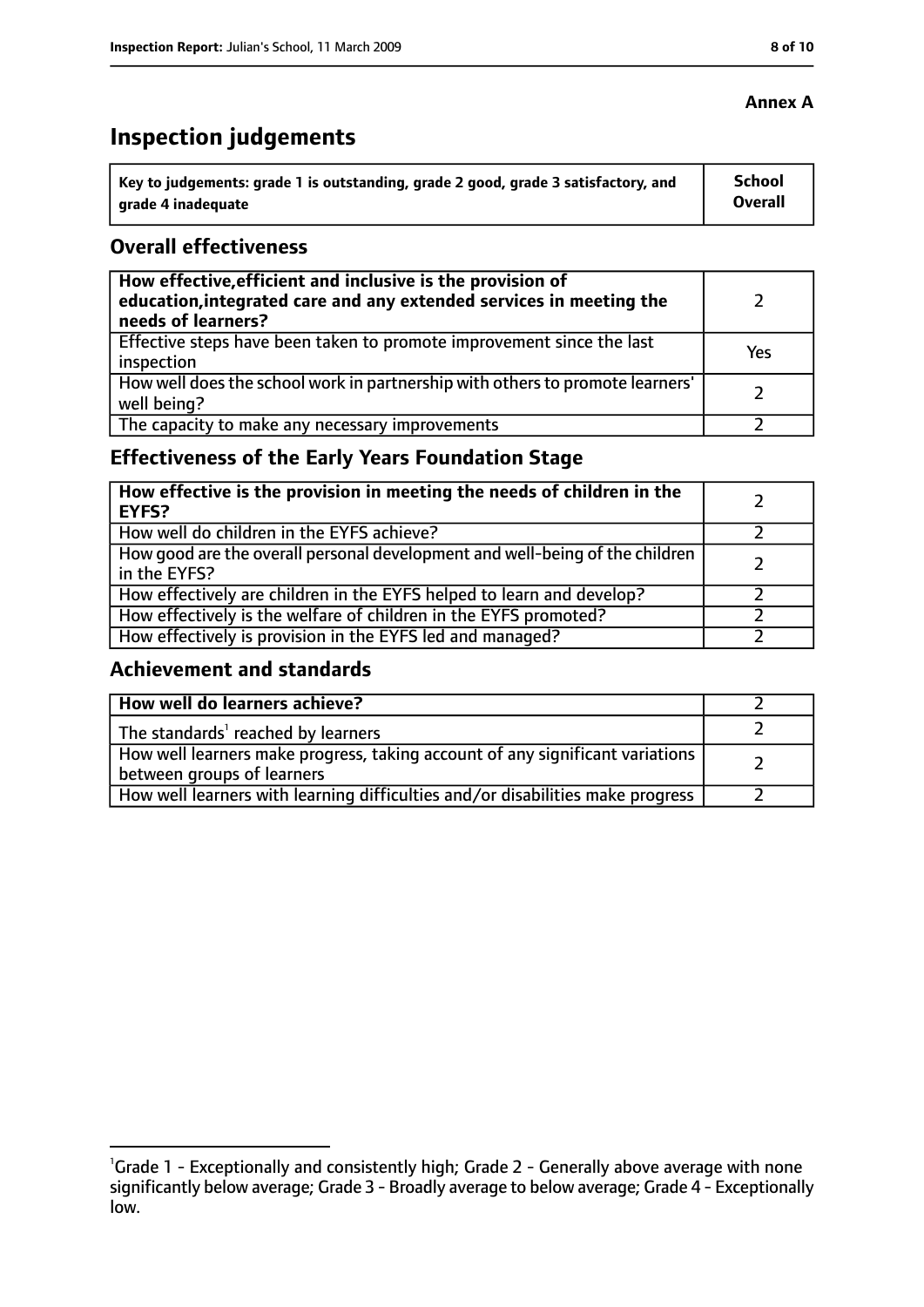## **Personal development and well-being**

| How good are the overall personal development and well-being of the<br>learners?                                 |  |
|------------------------------------------------------------------------------------------------------------------|--|
| The extent of learners' spiritual, moral, social and cultural development                                        |  |
| The extent to which learners adopt healthy lifestyles                                                            |  |
| The extent to which learners adopt safe practices                                                                |  |
| The extent to which learners enjoy their education                                                               |  |
| The attendance of learners                                                                                       |  |
| The behaviour of learners                                                                                        |  |
| The extent to which learners make a positive contribution to the community                                       |  |
| How well learners develop workplace and other skills that will contribute to<br>their future economic well-being |  |

# **The quality of provision**

| How effective are teaching and learning in meeting the full range of<br>learners' needs?              |  |
|-------------------------------------------------------------------------------------------------------|--|
| How well do the curriculum and other activities meet the range of needs and<br>interests of learners? |  |
| How well are learners cared for, quided and supported?                                                |  |

## **Leadership and management**

| How effective are leadership and management in raising achievement<br>and supporting all learners?                                              |           |
|-------------------------------------------------------------------------------------------------------------------------------------------------|-----------|
| How effectively leaders and managers at all levels set clear direction leading<br>to improvement and promote high quality of care and education |           |
| How effectively leaders and managers use challenging targets to raise standards                                                                 | フ         |
| The effectiveness of the school's self-evaluation                                                                                               |           |
| How well equality of opportunity is promoted and discrimination eliminated                                                                      |           |
| How well does the school contribute to community cohesion?                                                                                      |           |
| How effectively and efficiently resources, including staff, are deployed to<br>achieve value for money                                          |           |
| The extent to which governors and other supervisory boards discharge their<br>responsibilities                                                  |           |
| Do procedures for safequarding learners meet current government<br>requirements?                                                                | Yes       |
| Does this school require special measures?                                                                                                      | <b>No</b> |
| Does this school require a notice to improve?                                                                                                   | No        |